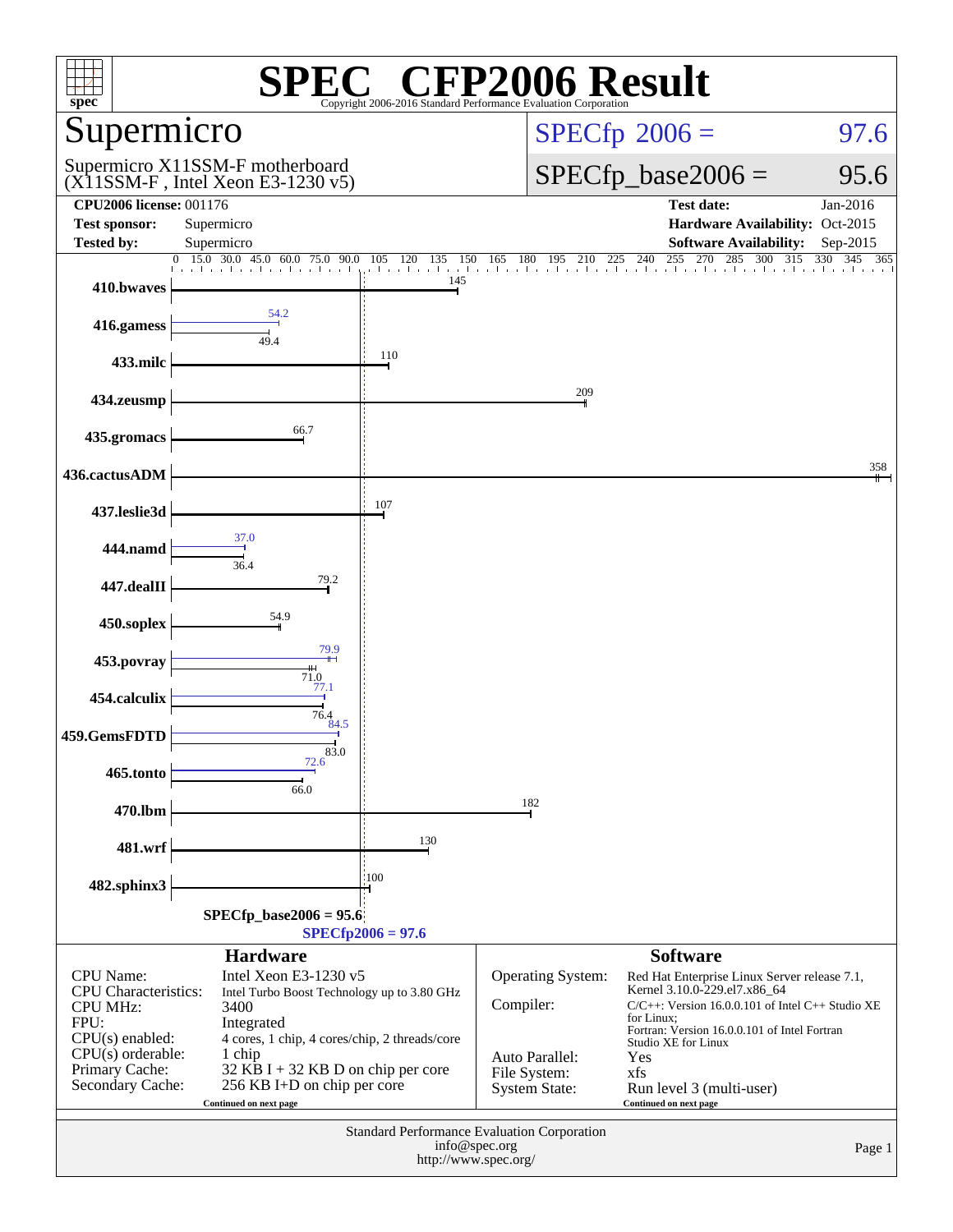

## Supermicro

#### (X11SSM-F , Intel Xeon E3-1230 v5) Supermicro X11SSM-F motherboard

#### $SPECfp2006 = 97.6$  $SPECfp2006 = 97.6$

#### $SPECfp\_base2006 = 95.6$

| <b>CPU2006 license: 001176</b> |                                    | <b>Test date:</b><br>$Jan-2016$ |                                             |
|--------------------------------|------------------------------------|---------------------------------|---------------------------------------------|
| <b>Test sponsor:</b>           | Supermicro                         |                                 | Hardware Availability: Oct-2015             |
| <b>Tested by:</b>              | Supermicro                         |                                 | <b>Software Availability:</b><br>$Sep-2015$ |
| L3 Cache:                      | 8 MB I+D on chip per chip          | <b>Base Pointers:</b>           | $64$ -bit                                   |
| Other Cache:                   | None                               | Peak Pointers:                  | $32/64$ -bit                                |
| Memory:                        | 32 GB (2 x 16 GB 2Rx8 PC4-2133P-E) | Other Software:                 | None                                        |
| Disk Subsystem:                | 1 x 400 GB SATA III SSD            |                                 |                                             |
| Other Hardware:                | None                               |                                 |                                             |

**[Results Table](http://www.spec.org/auto/cpu2006/Docs/result-fields.html#ResultsTable)**

| Results Table    |                                                                                                          |       |                |       |                |       |                |              |                |              |                |              |
|------------------|----------------------------------------------------------------------------------------------------------|-------|----------------|-------|----------------|-------|----------------|--------------|----------------|--------------|----------------|--------------|
|                  | <b>Base</b>                                                                                              |       |                |       |                |       | <b>Peak</b>    |              |                |              |                |              |
| <b>Benchmark</b> | <b>Seconds</b>                                                                                           | Ratio | <b>Seconds</b> | Ratio | <b>Seconds</b> | Ratio | <b>Seconds</b> | <b>Ratio</b> | <b>Seconds</b> | <b>Ratio</b> | <b>Seconds</b> | <b>Ratio</b> |
| 410.bwayes       | 93.8                                                                                                     | 145   | 94.1           | 144   | 93.9           | 145   | 93.8           | 145          | 94.1           | 144          | 93.9           | <u>145</u>   |
| 416.gamess       | 397                                                                                                      | 49.3  | 396            | 49.4  | 396            | 49.4  | 361            | 54.2         | 361            | 54.2         | 361            | 54.2         |
| $433$ .milc      | 83.4                                                                                                     | 110   | 83.7           | 110   | 83.4           | 110   | 83.4           | <b>110</b>   | 83.7           | 110          | 83.4           | 110          |
| 434.zeusmp       | 43.5                                                                                                     | 209   | 43.5           | 209   | 43.4           | 210   | 43.5           | 209          | 43.5           | 209          | 43.4           | 210          |
| 435 gromacs      | 107                                                                                                      | 66.9  | 107            | 66.7  | 107            | 66.7  | 107            | 66.9         | 107            | 66.7         | 107            | 66.7         |
| 436.cactusADM    | 33.4                                                                                                     | 358   | 33.5           | 357   | 32.8           | 364   | 33.4           | 358          | 33.5           | 357          | 32.8           | 364          |
| 437.leslie3d     | 87.4                                                                                                     | 108   | 87.7           | 107   | 87.6           | 107   | 87.4           | 108          | 87.7           | 107          | 87.6           | <b>107</b>   |
| 444.namd         | 221                                                                                                      | 36.4  | 221            | 36.3  | 221            | 36.4  | 216            | 37.0         | 217            | 37.0         | 217            | 37.0         |
| 447.dealII       | 145                                                                                                      | 78.9  | 144            | 79.2  | 144            | 79.5  | 145            | 78.9         | 144            | 79.2         | 144            | 79.5         |
| $450$ .soplex    | <u>152</u>                                                                                               | 54.9  | 154            | 54.3  | 152            | 55.0  | 152            | 54.9         | 154            | 54.3         | 152            | 55.0         |
| 453.povray       | 74.9                                                                                                     | 71.0  | 73.1           | 72.8  | 76.5           | 69.5  | 64.0           | 83.2         | 66.6           | 79.9         | 67.2           | 79.1         |
| 454.calculix     | 108                                                                                                      | 76.5  | 108            | 76.3  | 108            | 76.4  | 107            | 77.0         | 107            | 77.5         | 107            | 77.1         |
| 459.GemsFDTD     | 128                                                                                                      | 83.0  | 128            | 83.0  | 128            | 82.6  | 126            | 84.5         | 126            | 84.1         | 125            | 84.5         |
| 465.tonto        | 149                                                                                                      | 65.9  | 149            | 66.2  | 149            | 66.0  | 135            | 72.7         | 136            | 72.5         | 136            | 72.6         |
| 470.1bm          | 75.7                                                                                                     | 182   | 75.6           | 182   | 75.6           | 182   | 75.7           | 182          | 75.6           | 182          | 75.6           | <u>182</u>   |
| 481.wrf          | 86.1                                                                                                     | 130   | 86.1           | 130   | 86.0           | 130   | 86.1           | 130          | 86.1           | <b>130</b>   | 86.0           | 130          |
| 482.sphinx3      | 195                                                                                                      | 100   | 194            | 100   | 195            | 100   | 195            | 100          | 194            | 100          | 195            | 100          |
|                  | Results appear in the order in which they were run. Bold underlined text indicates a median measurement. |       |                |       |                |       |                |              |                |              |                |              |

#### **[Operating System Notes](http://www.spec.org/auto/cpu2006/Docs/result-fields.html#OperatingSystemNotes)**

Stack size set to unlimited using "ulimit -s unlimited"

#### **[Platform Notes](http://www.spec.org/auto/cpu2006/Docs/result-fields.html#PlatformNotes)**

 As tested, the system used a Supermicro CSE-113MFAC2-R606CB chassis. The chassis is configured with 2 PWS-606P-1R redundant power supply, 1 SNK-P0046P heatsink, as well as 4 FAN-0154L4 middle cooling fan. Sysinfo program /usr/cpu2006/config/sysinfo.rev6914 \$Rev: 6914 \$ \$Date:: 2014-06-25 #\$ e3fbb8667b5a285932ceab81e28219e1 running on X10SRA-01 Mon Jan 11 23:46:30 2016

 This section contains SUT (System Under Test) info as seen by some common utilities. To remove or add to this section, see: <http://www.spec.org/cpu2006/Docs/config.html#sysinfo> Continued on next page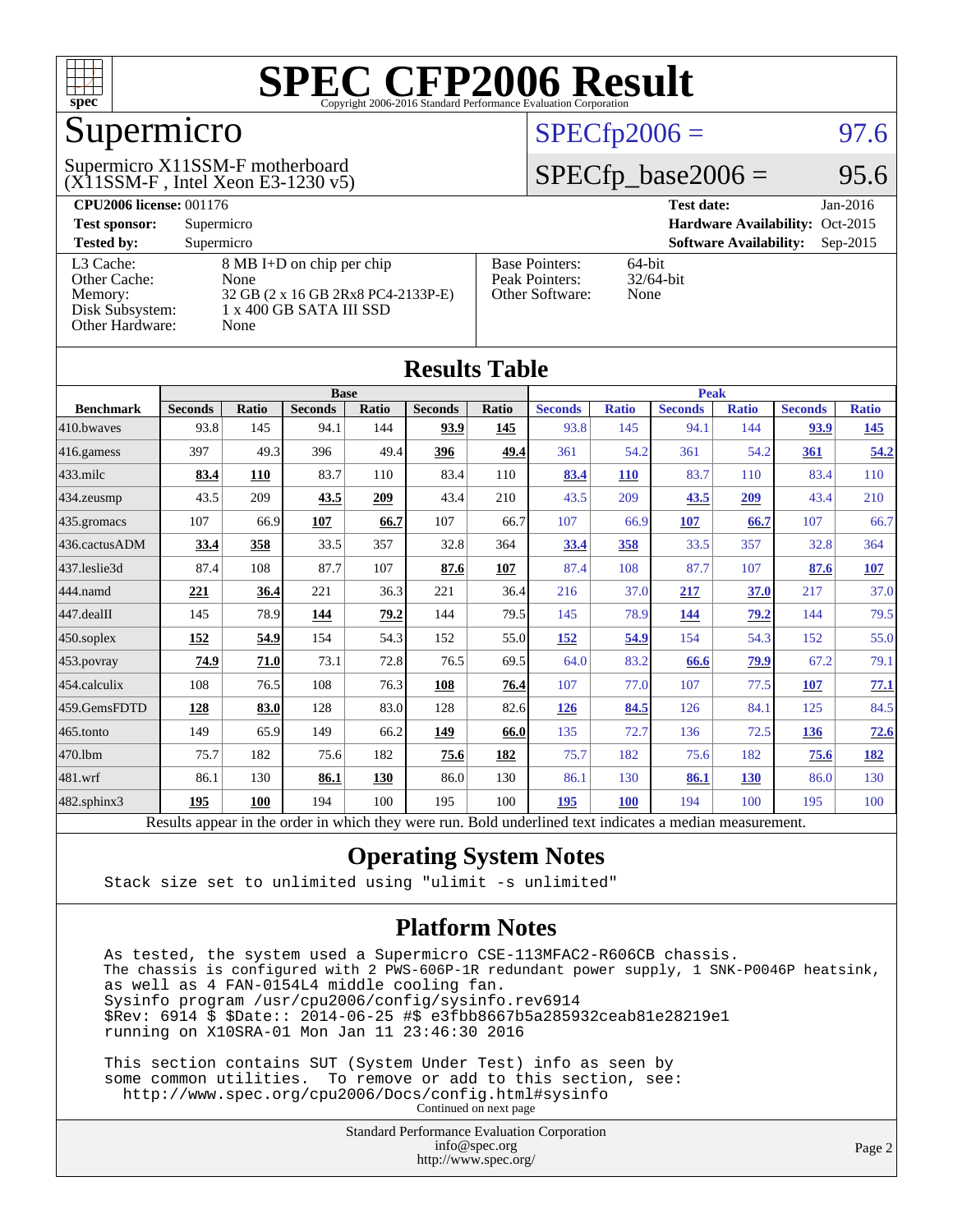

#### Supermicro

 $SPECTp2006 = 97.6$ 

(X11SSM-F , Intel Xeon E3-1230 v5) Supermicro X11SSM-F motherboard

 $SPECTp\_base2006 = 95.6$ 

**[CPU2006 license:](http://www.spec.org/auto/cpu2006/Docs/result-fields.html#CPU2006license)** 001176 **[Test date:](http://www.spec.org/auto/cpu2006/Docs/result-fields.html#Testdate)** Jan-2016 **[Test sponsor:](http://www.spec.org/auto/cpu2006/Docs/result-fields.html#Testsponsor)** Supermicro Supermicro **[Hardware Availability:](http://www.spec.org/auto/cpu2006/Docs/result-fields.html#HardwareAvailability)** Oct-2015 **[Tested by:](http://www.spec.org/auto/cpu2006/Docs/result-fields.html#Testedby)** Supermicro **Supermicro [Software Availability:](http://www.spec.org/auto/cpu2006/Docs/result-fields.html#SoftwareAvailability)** Sep-2015

#### **[Platform Notes \(Continued\)](http://www.spec.org/auto/cpu2006/Docs/result-fields.html#PlatformNotes)**

Standard Performance Evaluation Corporation [info@spec.org](mailto:info@spec.org) From /proc/cpuinfo model name : Intel(R) Xeon(R) CPU E3-1230 v5 @ 3.40GHz 1 "physical id"s (chips) 8 "processors" cores, siblings (Caution: counting these is hw and system dependent. The following excerpts from /proc/cpuinfo might not be reliable. Use with caution.) cpu cores : 4 siblings : 8 physical 0: cores 0 1 2 3 cache size : 8192 KB From /proc/meminfo<br>MemTotal: 32768216 kB HugePages\_Total: 0<br>Hugepagesize: 2048 kB Hugepagesize: From /etc/\*release\* /etc/\*version\* os-release: NAME="Red Hat Enterprise Linux Server" VERSION="7.1 (Maipo)" ID="rhel" ID\_LIKE="fedora" VERSION\_ID="7.1" PRETTY\_NAME="Red Hat Enterprise Linux Server 7.1 (Maipo)" ANSI\_COLOR="0;31" CPE\_NAME="cpe:/o:redhat:enterprise\_linux:7.1:GA:server" redhat-release: Red Hat Enterprise Linux Server release 7.1 (Maipo) system-release: Red Hat Enterprise Linux Server release 7.1 (Maipo) system-release-cpe: cpe:/o:redhat:enterprise\_linux:7.1:ga:server uname -a: Linux X10SRA-01 3.10.0-229.el7.x86\_64 #1 SMP Thu Jan 29 18:37:38 EST 2015 x86\_64 x86\_64 x86\_64 GNU/Linux run-level 3 Jan 11 23:19 SPEC is set to: /usr/cpu2006 Filesystem Type Size Used Avail Use% Mounted on<br>  $\frac{1}{2}$  /dev/sda2 xfs 183G 5.2G 178G 3% / Additional information from dmidecode: Warning: Use caution when you interpret this section. The 'dmidecode' program reads system data which is "intended to allow hardware to be accurately determined", but the intent may not be met, as there are frequent changes to hardware, firmware, and the "DMTF SMBIOS" standard. BIOS American Megatrends Inc. 1.0b 12/22/2015 Memory: 2x Not Specified Not Specified 2x Samsung M391A2K43BB1-CPB 16 GB 2 rank 2133 MHz Continued on next page

<http://www.spec.org/>

Page 3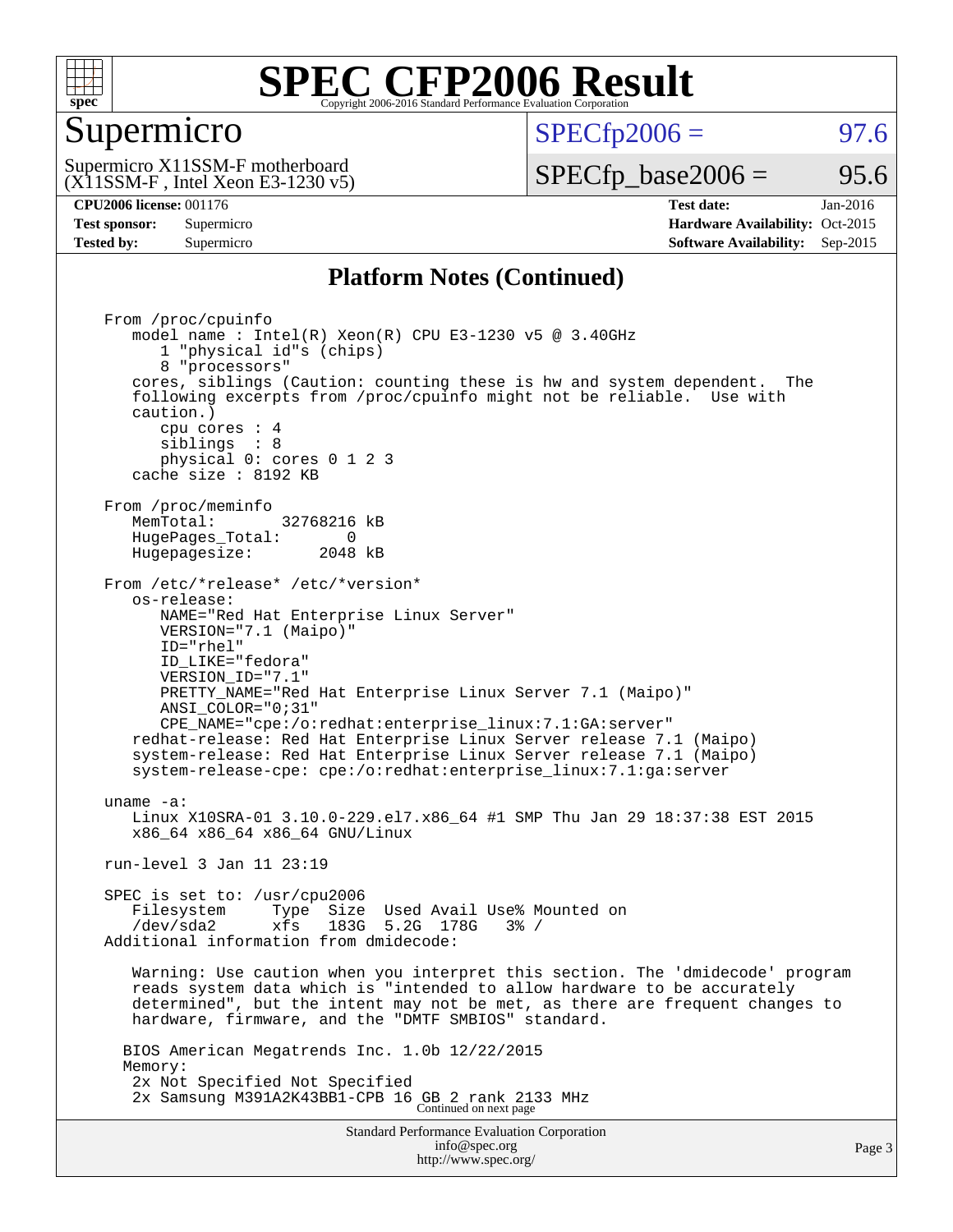

## Supermicro

 $SPECTp2006 = 97.6$ 

(X11SSM-F , Intel Xeon E3-1230 v5) Supermicro X11SSM-F motherboard

 $SPECfp\_base2006 = 95.6$ **[CPU2006 license:](http://www.spec.org/auto/cpu2006/Docs/result-fields.html#CPU2006license)** 001176 **[Test date:](http://www.spec.org/auto/cpu2006/Docs/result-fields.html#Testdate)** Jan-2016

**[Test sponsor:](http://www.spec.org/auto/cpu2006/Docs/result-fields.html#Testsponsor)** Supermicro Supermicro **[Hardware Availability:](http://www.spec.org/auto/cpu2006/Docs/result-fields.html#HardwareAvailability)** Oct-2015 **[Tested by:](http://www.spec.org/auto/cpu2006/Docs/result-fields.html#Testedby)** Supermicro **[Software Availability:](http://www.spec.org/auto/cpu2006/Docs/result-fields.html#SoftwareAvailability)** Sep-2015

#### **[Platform Notes \(Continued\)](http://www.spec.org/auto/cpu2006/Docs/result-fields.html#PlatformNotes)**

(End of data from sysinfo program)

#### **[General Notes](http://www.spec.org/auto/cpu2006/Docs/result-fields.html#GeneralNotes)**

Environment variables set by runspec before the start of the run: KMP\_AFFINITY = "granularity=fine,compact,1,0" LD\_LIBRARY\_PATH = "/usr/cpu2006/libs/32:/usr/cpu2006/libs/64:/usr/cpu2006/sh" OMP\_NUM\_THREADS = "4"

 Binaries compiled on a system with 1x Intel Core i5-4670K CPU + 32GB memory using RedHat EL 7.1 Transparent Huge Pages enabled with: echo always > /sys/kernel/mm/transparent\_hugepage/enabled

#### **[Base Compiler Invocation](http://www.spec.org/auto/cpu2006/Docs/result-fields.html#BaseCompilerInvocation)**

 $C$  benchmarks:<br>icc  $-m64$ 

[C++ benchmarks:](http://www.spec.org/auto/cpu2006/Docs/result-fields.html#CXXbenchmarks) [icpc -m64](http://www.spec.org/cpu2006/results/res2016q1/cpu2006-20160120-38736.flags.html#user_CXXbase_intel_icpc_64bit_bedb90c1146cab66620883ef4f41a67e)

[Fortran benchmarks](http://www.spec.org/auto/cpu2006/Docs/result-fields.html#Fortranbenchmarks): [ifort -m64](http://www.spec.org/cpu2006/results/res2016q1/cpu2006-20160120-38736.flags.html#user_FCbase_intel_ifort_64bit_ee9d0fb25645d0210d97eb0527dcc06e)

[Benchmarks using both Fortran and C](http://www.spec.org/auto/cpu2006/Docs/result-fields.html#BenchmarksusingbothFortranandC): [icc -m64](http://www.spec.org/cpu2006/results/res2016q1/cpu2006-20160120-38736.flags.html#user_CC_FCbase_intel_icc_64bit_0b7121f5ab7cfabee23d88897260401c) [ifort -m64](http://www.spec.org/cpu2006/results/res2016q1/cpu2006-20160120-38736.flags.html#user_CC_FCbase_intel_ifort_64bit_ee9d0fb25645d0210d97eb0527dcc06e)

## **[Base Portability Flags](http://www.spec.org/auto/cpu2006/Docs/result-fields.html#BasePortabilityFlags)**

| 410.bwaves: -DSPEC CPU LP64                |  |
|--------------------------------------------|--|
| 416.gamess: -DSPEC_CPU_LP64                |  |
| 433.milc: -DSPEC CPU LP64                  |  |
| 434.zeusmp: - DSPEC_CPU_LP64               |  |
| 435.gromacs: -DSPEC_CPU_LP64 -nofor_main   |  |
| 436.cactusADM: -DSPEC CPU LP64 -nofor main |  |
| 437.leslie3d: -DSPEC CPU LP64              |  |
| 444.namd: - DSPEC_CPU_LP64                 |  |
| 447.dealII: -DSPEC CPU LP64                |  |
| 450.soplex: -DSPEC_CPU_LP64                |  |
| 453.povray: -DSPEC_CPU_LP64                |  |
| 454.calculix: -DSPEC_CPU_LP64 -nofor_main  |  |
| 459. GemsFDTD: - DSPEC CPU LP64            |  |
| 465.tonto: - DSPEC_CPU_LP64                |  |
| 470.1bm: - DSPEC CPU LP64                  |  |

Continued on next page

Standard Performance Evaluation Corporation [info@spec.org](mailto:info@spec.org) <http://www.spec.org/>

Page 4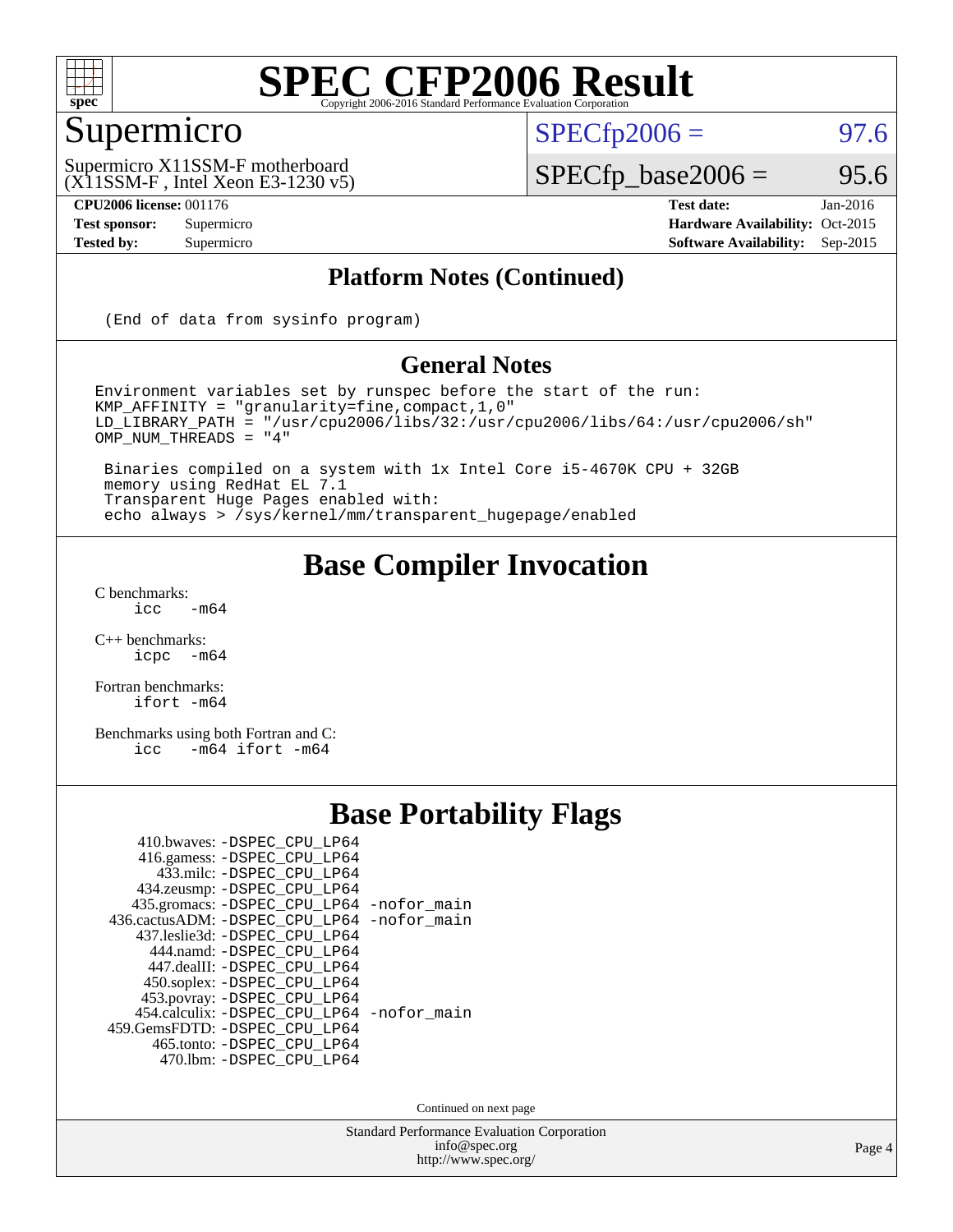

#### Supermicro

 $SPECTp2006 = 97.6$ 

(X11SSM-F , Intel Xeon E3-1230 v5) Supermicro X11SSM-F motherboard

 $SPECTp\_base2006 = 95.6$ 

**[CPU2006 license:](http://www.spec.org/auto/cpu2006/Docs/result-fields.html#CPU2006license)** 001176 **[Test date:](http://www.spec.org/auto/cpu2006/Docs/result-fields.html#Testdate)** Jan-2016 **[Test sponsor:](http://www.spec.org/auto/cpu2006/Docs/result-fields.html#Testsponsor)** Supermicro Supermicro **[Hardware Availability:](http://www.spec.org/auto/cpu2006/Docs/result-fields.html#HardwareAvailability)** Oct-2015 **[Tested by:](http://www.spec.org/auto/cpu2006/Docs/result-fields.html#Testedby)** Supermicro **Supermicro [Software Availability:](http://www.spec.org/auto/cpu2006/Docs/result-fields.html#SoftwareAvailability)** Sep-2015

## **[Base Portability Flags \(Continued\)](http://www.spec.org/auto/cpu2006/Docs/result-fields.html#BasePortabilityFlags)**

 481.wrf: [-DSPEC\\_CPU\\_LP64](http://www.spec.org/cpu2006/results/res2016q1/cpu2006-20160120-38736.flags.html#suite_basePORTABILITY481_wrf_DSPEC_CPU_LP64) [-DSPEC\\_CPU\\_CASE\\_FLAG](http://www.spec.org/cpu2006/results/res2016q1/cpu2006-20160120-38736.flags.html#b481.wrf_baseCPORTABILITY_DSPEC_CPU_CASE_FLAG) [-DSPEC\\_CPU\\_LINUX](http://www.spec.org/cpu2006/results/res2016q1/cpu2006-20160120-38736.flags.html#b481.wrf_baseCPORTABILITY_DSPEC_CPU_LINUX) 482.sphinx3: [-DSPEC\\_CPU\\_LP64](http://www.spec.org/cpu2006/results/res2016q1/cpu2006-20160120-38736.flags.html#suite_basePORTABILITY482_sphinx3_DSPEC_CPU_LP64)

#### **[Base Optimization Flags](http://www.spec.org/auto/cpu2006/Docs/result-fields.html#BaseOptimizationFlags)**

[C benchmarks](http://www.spec.org/auto/cpu2006/Docs/result-fields.html#Cbenchmarks): [-xCORE-AVX2](http://www.spec.org/cpu2006/results/res2016q1/cpu2006-20160120-38736.flags.html#user_CCbase_f-xAVX2_5f5fc0cbe2c9f62c816d3e45806c70d7) [-ipo](http://www.spec.org/cpu2006/results/res2016q1/cpu2006-20160120-38736.flags.html#user_CCbase_f-ipo) [-O3](http://www.spec.org/cpu2006/results/res2016q1/cpu2006-20160120-38736.flags.html#user_CCbase_f-O3) [-no-prec-div](http://www.spec.org/cpu2006/results/res2016q1/cpu2006-20160120-38736.flags.html#user_CCbase_f-no-prec-div) [-parallel](http://www.spec.org/cpu2006/results/res2016q1/cpu2006-20160120-38736.flags.html#user_CCbase_f-parallel) [-opt-prefetch](http://www.spec.org/cpu2006/results/res2016q1/cpu2006-20160120-38736.flags.html#user_CCbase_f-opt-prefetch) [-ansi-alias](http://www.spec.org/cpu2006/results/res2016q1/cpu2006-20160120-38736.flags.html#user_CCbase_f-ansi-alias) [C++ benchmarks:](http://www.spec.org/auto/cpu2006/Docs/result-fields.html#CXXbenchmarks) [-xCORE-AVX2](http://www.spec.org/cpu2006/results/res2016q1/cpu2006-20160120-38736.flags.html#user_CXXbase_f-xAVX2_5f5fc0cbe2c9f62c816d3e45806c70d7) [-ipo](http://www.spec.org/cpu2006/results/res2016q1/cpu2006-20160120-38736.flags.html#user_CXXbase_f-ipo) [-O3](http://www.spec.org/cpu2006/results/res2016q1/cpu2006-20160120-38736.flags.html#user_CXXbase_f-O3) [-no-prec-div](http://www.spec.org/cpu2006/results/res2016q1/cpu2006-20160120-38736.flags.html#user_CXXbase_f-no-prec-div) [-opt-prefetch](http://www.spec.org/cpu2006/results/res2016q1/cpu2006-20160120-38736.flags.html#user_CXXbase_f-opt-prefetch) [-ansi-alias](http://www.spec.org/cpu2006/results/res2016q1/cpu2006-20160120-38736.flags.html#user_CXXbase_f-ansi-alias)

[Fortran benchmarks](http://www.spec.org/auto/cpu2006/Docs/result-fields.html#Fortranbenchmarks): [-xCORE-AVX2](http://www.spec.org/cpu2006/results/res2016q1/cpu2006-20160120-38736.flags.html#user_FCbase_f-xAVX2_5f5fc0cbe2c9f62c816d3e45806c70d7) [-ipo](http://www.spec.org/cpu2006/results/res2016q1/cpu2006-20160120-38736.flags.html#user_FCbase_f-ipo) [-O3](http://www.spec.org/cpu2006/results/res2016q1/cpu2006-20160120-38736.flags.html#user_FCbase_f-O3) [-no-prec-div](http://www.spec.org/cpu2006/results/res2016q1/cpu2006-20160120-38736.flags.html#user_FCbase_f-no-prec-div) [-parallel](http://www.spec.org/cpu2006/results/res2016q1/cpu2006-20160120-38736.flags.html#user_FCbase_f-parallel) [-opt-prefetch](http://www.spec.org/cpu2006/results/res2016q1/cpu2006-20160120-38736.flags.html#user_FCbase_f-opt-prefetch)

[Benchmarks using both Fortran and C](http://www.spec.org/auto/cpu2006/Docs/result-fields.html#BenchmarksusingbothFortranandC): [-xCORE-AVX2](http://www.spec.org/cpu2006/results/res2016q1/cpu2006-20160120-38736.flags.html#user_CC_FCbase_f-xAVX2_5f5fc0cbe2c9f62c816d3e45806c70d7) [-ipo](http://www.spec.org/cpu2006/results/res2016q1/cpu2006-20160120-38736.flags.html#user_CC_FCbase_f-ipo) [-O3](http://www.spec.org/cpu2006/results/res2016q1/cpu2006-20160120-38736.flags.html#user_CC_FCbase_f-O3) [-no-prec-div](http://www.spec.org/cpu2006/results/res2016q1/cpu2006-20160120-38736.flags.html#user_CC_FCbase_f-no-prec-div) [-parallel](http://www.spec.org/cpu2006/results/res2016q1/cpu2006-20160120-38736.flags.html#user_CC_FCbase_f-parallel) [-opt-prefetch](http://www.spec.org/cpu2006/results/res2016q1/cpu2006-20160120-38736.flags.html#user_CC_FCbase_f-opt-prefetch) [-ansi-alias](http://www.spec.org/cpu2006/results/res2016q1/cpu2006-20160120-38736.flags.html#user_CC_FCbase_f-ansi-alias)

#### **[Peak Compiler Invocation](http://www.spec.org/auto/cpu2006/Docs/result-fields.html#PeakCompilerInvocation)**

[C benchmarks](http://www.spec.org/auto/cpu2006/Docs/result-fields.html#Cbenchmarks):  $\text{icc}$   $-\text{m64}$ 

[C++ benchmarks:](http://www.spec.org/auto/cpu2006/Docs/result-fields.html#CXXbenchmarks) [icpc -m64](http://www.spec.org/cpu2006/results/res2016q1/cpu2006-20160120-38736.flags.html#user_CXXpeak_intel_icpc_64bit_bedb90c1146cab66620883ef4f41a67e)

[Fortran benchmarks](http://www.spec.org/auto/cpu2006/Docs/result-fields.html#Fortranbenchmarks): [ifort -m64](http://www.spec.org/cpu2006/results/res2016q1/cpu2006-20160120-38736.flags.html#user_FCpeak_intel_ifort_64bit_ee9d0fb25645d0210d97eb0527dcc06e)

[Benchmarks using both Fortran and C](http://www.spec.org/auto/cpu2006/Docs/result-fields.html#BenchmarksusingbothFortranandC):<br>icc -m64 if ort -m64  $-m64$  ifort  $-m64$ 

#### **[Peak Portability Flags](http://www.spec.org/auto/cpu2006/Docs/result-fields.html#PeakPortabilityFlags)**

Same as Base Portability Flags

## **[Peak Optimization Flags](http://www.spec.org/auto/cpu2006/Docs/result-fields.html#PeakOptimizationFlags)**

[C benchmarks](http://www.spec.org/auto/cpu2006/Docs/result-fields.html#Cbenchmarks):

Continued on next page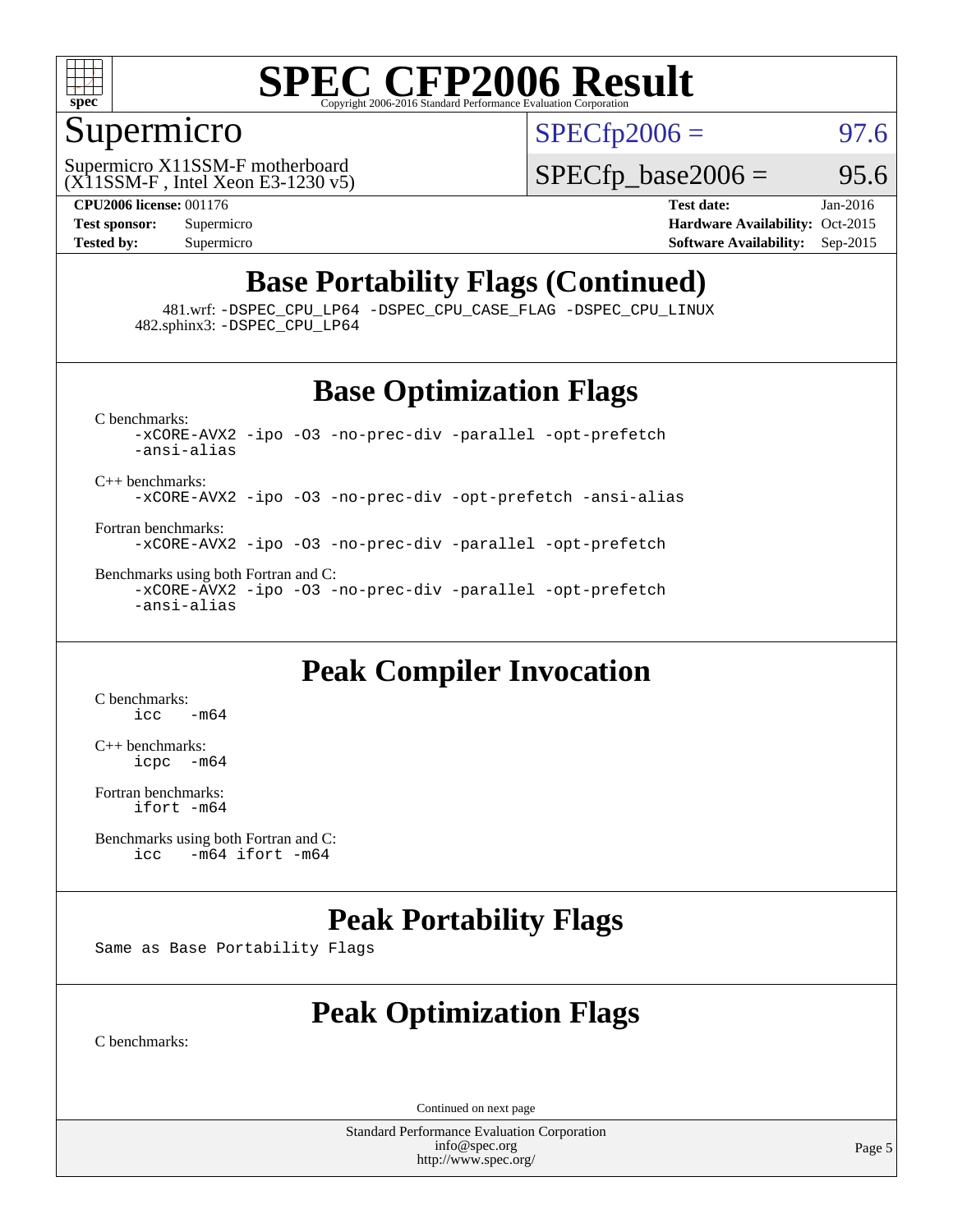

Supermicro

 $SPECTp2006 = 97.6$ 

(X11SSM-F , Intel Xeon E3-1230 v5) Supermicro X11SSM-F motherboard

 $SPECTp\_base2006 =$  95.6

**[CPU2006 license:](http://www.spec.org/auto/cpu2006/Docs/result-fields.html#CPU2006license)** 001176 **[Test date:](http://www.spec.org/auto/cpu2006/Docs/result-fields.html#Testdate)** Jan-2016 **[Test sponsor:](http://www.spec.org/auto/cpu2006/Docs/result-fields.html#Testsponsor)** Supermicro Supermicro **[Hardware Availability:](http://www.spec.org/auto/cpu2006/Docs/result-fields.html#HardwareAvailability)** Oct-2015 **[Tested by:](http://www.spec.org/auto/cpu2006/Docs/result-fields.html#Testedby)** Supermicro **[Software Availability:](http://www.spec.org/auto/cpu2006/Docs/result-fields.html#SoftwareAvailability)** Sep-2015

## **[Peak Optimization Flags \(Continued\)](http://www.spec.org/auto/cpu2006/Docs/result-fields.html#PeakOptimizationFlags)**

 433.milc: basepeak = yes  $470$ .lbm: basepeak = yes

 $482$ .sphinx3: basepeak = yes

[C++ benchmarks:](http://www.spec.org/auto/cpu2006/Docs/result-fields.html#CXXbenchmarks)

 444.namd: [-xCORE-AVX2](http://www.spec.org/cpu2006/results/res2016q1/cpu2006-20160120-38736.flags.html#user_peakPASS2_CXXFLAGSPASS2_LDFLAGS444_namd_f-xAVX2_5f5fc0cbe2c9f62c816d3e45806c70d7)(pass 2) [-prof-gen:threadsafe](http://www.spec.org/cpu2006/results/res2016q1/cpu2006-20160120-38736.flags.html#user_peakPASS1_CXXFLAGSPASS1_LDFLAGS444_namd_prof_gen_21a26eb79f378b550acd7bec9fe4467a)(pass 1) [-ipo](http://www.spec.org/cpu2006/results/res2016q1/cpu2006-20160120-38736.flags.html#user_peakPASS2_CXXFLAGSPASS2_LDFLAGS444_namd_f-ipo)(pass 2) [-O3](http://www.spec.org/cpu2006/results/res2016q1/cpu2006-20160120-38736.flags.html#user_peakPASS2_CXXFLAGSPASS2_LDFLAGS444_namd_f-O3)(pass 2) [-no-prec-div](http://www.spec.org/cpu2006/results/res2016q1/cpu2006-20160120-38736.flags.html#user_peakPASS2_CXXFLAGSPASS2_LDFLAGS444_namd_f-no-prec-div)(pass 2) [-par-num-threads=1](http://www.spec.org/cpu2006/results/res2016q1/cpu2006-20160120-38736.flags.html#user_peakPASS1_CXXFLAGSPASS1_LDFLAGS444_namd_par_num_threads_786a6ff141b4e9e90432e998842df6c2)(pass 1) [-prof-use](http://www.spec.org/cpu2006/results/res2016q1/cpu2006-20160120-38736.flags.html#user_peakPASS2_CXXFLAGSPASS2_LDFLAGS444_namd_prof_use_bccf7792157ff70d64e32fe3e1250b55)(pass 2) [-fno-alias](http://www.spec.org/cpu2006/results/res2016q1/cpu2006-20160120-38736.flags.html#user_peakCXXOPTIMIZEOPTIMIZE444_namd_f-no-alias_694e77f6c5a51e658e82ccff53a9e63a) [-auto-ilp32](http://www.spec.org/cpu2006/results/res2016q1/cpu2006-20160120-38736.flags.html#user_peakCXXOPTIMIZE444_namd_f-auto-ilp32)

447.dealII: basepeak = yes

 $450$ .soplex: basepeak = yes

 453.povray: [-xCORE-AVX2](http://www.spec.org/cpu2006/results/res2016q1/cpu2006-20160120-38736.flags.html#user_peakPASS2_CXXFLAGSPASS2_LDFLAGS453_povray_f-xAVX2_5f5fc0cbe2c9f62c816d3e45806c70d7)(pass 2) [-prof-gen:threadsafe](http://www.spec.org/cpu2006/results/res2016q1/cpu2006-20160120-38736.flags.html#user_peakPASS1_CXXFLAGSPASS1_LDFLAGS453_povray_prof_gen_21a26eb79f378b550acd7bec9fe4467a)(pass 1)  $-ipo(pass 2) -\overline{O3(pass 2)}$  $-ipo(pass 2) -\overline{O3(pass 2)}$  [-no-prec-div](http://www.spec.org/cpu2006/results/res2016q1/cpu2006-20160120-38736.flags.html#user_peakPASS2_CXXFLAGSPASS2_LDFLAGS453_povray_f-no-prec-div)(pass 2) [-par-num-threads=1](http://www.spec.org/cpu2006/results/res2016q1/cpu2006-20160120-38736.flags.html#user_peakPASS1_CXXFLAGSPASS1_LDFLAGS453_povray_par_num_threads_786a6ff141b4e9e90432e998842df6c2)(pass 1) [-prof-use](http://www.spec.org/cpu2006/results/res2016q1/cpu2006-20160120-38736.flags.html#user_peakPASS2_CXXFLAGSPASS2_LDFLAGS453_povray_prof_use_bccf7792157ff70d64e32fe3e1250b55)(pass 2) [-unroll4](http://www.spec.org/cpu2006/results/res2016q1/cpu2006-20160120-38736.flags.html#user_peakCXXOPTIMIZE453_povray_f-unroll_4e5e4ed65b7fd20bdcd365bec371b81f) [-ansi-alias](http://www.spec.org/cpu2006/results/res2016q1/cpu2006-20160120-38736.flags.html#user_peakCXXOPTIMIZE453_povray_f-ansi-alias)

[Fortran benchmarks](http://www.spec.org/auto/cpu2006/Docs/result-fields.html#Fortranbenchmarks):

```
410.bwaves: basepeak = yes 416.gamess: -xCORE-AVX2(pass 2) -prof-gen:threadsafe(pass 1)
-i\text{po}(pass 2) -\tilde{O}3(pass 2)-no-prec-div(pass 2)
-par-num-threads=1(pass 1) -prof-use(pass 2) -unroll2
-inline-level=0 -scalar-rep-
```
434.zeusmp: basepeak = yes

437.leslie3d: basepeak = yes

 459.GemsFDTD: [-xCORE-AVX2](http://www.spec.org/cpu2006/results/res2016q1/cpu2006-20160120-38736.flags.html#user_peakPASS2_FFLAGSPASS2_LDFLAGS459_GemsFDTD_f-xAVX2_5f5fc0cbe2c9f62c816d3e45806c70d7)(pass 2) [-prof-gen:threadsafe](http://www.spec.org/cpu2006/results/res2016q1/cpu2006-20160120-38736.flags.html#user_peakPASS1_FFLAGSPASS1_LDFLAGS459_GemsFDTD_prof_gen_21a26eb79f378b550acd7bec9fe4467a)(pass 1) [-ipo](http://www.spec.org/cpu2006/results/res2016q1/cpu2006-20160120-38736.flags.html#user_peakPASS2_FFLAGSPASS2_LDFLAGS459_GemsFDTD_f-ipo)(pass 2) [-O3](http://www.spec.org/cpu2006/results/res2016q1/cpu2006-20160120-38736.flags.html#user_peakPASS2_FFLAGSPASS2_LDFLAGS459_GemsFDTD_f-O3)(pass 2) [-no-prec-div](http://www.spec.org/cpu2006/results/res2016q1/cpu2006-20160120-38736.flags.html#user_peakPASS2_FFLAGSPASS2_LDFLAGS459_GemsFDTD_f-no-prec-div)(pass 2) [-par-num-threads=1](http://www.spec.org/cpu2006/results/res2016q1/cpu2006-20160120-38736.flags.html#user_peakPASS1_FFLAGSPASS1_LDFLAGS459_GemsFDTD_par_num_threads_786a6ff141b4e9e90432e998842df6c2)(pass 1) [-prof-use](http://www.spec.org/cpu2006/results/res2016q1/cpu2006-20160120-38736.flags.html#user_peakPASS2_FFLAGSPASS2_LDFLAGS459_GemsFDTD_prof_use_bccf7792157ff70d64e32fe3e1250b55)(pass 2) [-unroll2](http://www.spec.org/cpu2006/results/res2016q1/cpu2006-20160120-38736.flags.html#user_peakOPTIMIZE459_GemsFDTD_f-unroll_784dae83bebfb236979b41d2422d7ec2) [-inline-level=0](http://www.spec.org/cpu2006/results/res2016q1/cpu2006-20160120-38736.flags.html#user_peakOPTIMIZE459_GemsFDTD_f-inline-level_318d07a09274ad25e8d15dbfaa68ba50) [-opt-prefetch](http://www.spec.org/cpu2006/results/res2016q1/cpu2006-20160120-38736.flags.html#user_peakOPTIMIZE459_GemsFDTD_f-opt-prefetch) [-parallel](http://www.spec.org/cpu2006/results/res2016q1/cpu2006-20160120-38736.flags.html#user_peakOPTIMIZE459_GemsFDTD_f-parallel)

 465.tonto: [-xCORE-AVX2](http://www.spec.org/cpu2006/results/res2016q1/cpu2006-20160120-38736.flags.html#user_peakPASS2_FFLAGSPASS2_LDFLAGS465_tonto_f-xAVX2_5f5fc0cbe2c9f62c816d3e45806c70d7)(pass 2) [-prof-gen:threadsafe](http://www.spec.org/cpu2006/results/res2016q1/cpu2006-20160120-38736.flags.html#user_peakPASS1_FFLAGSPASS1_LDFLAGS465_tonto_prof_gen_21a26eb79f378b550acd7bec9fe4467a)(pass 1)  $-i\text{po}(pass 2) -\overline{0}3(pass 2) -no-prec-div(pass 2)$  $-i\text{po}(pass 2) -\overline{0}3(pass 2) -no-prec-div(pass 2)$  $-i\text{po}(pass 2) -\overline{0}3(pass 2) -no-prec-div(pass 2)$ [-par-num-threads=1](http://www.spec.org/cpu2006/results/res2016q1/cpu2006-20160120-38736.flags.html#user_peakPASS1_FFLAGSPASS1_LDFLAGS465_tonto_par_num_threads_786a6ff141b4e9e90432e998842df6c2)(pass 1) [-prof-use](http://www.spec.org/cpu2006/results/res2016q1/cpu2006-20160120-38736.flags.html#user_peakPASS2_FFLAGSPASS2_LDFLAGS465_tonto_prof_use_bccf7792157ff70d64e32fe3e1250b55)(pass 2) [-inline-calloc](http://www.spec.org/cpu2006/results/res2016q1/cpu2006-20160120-38736.flags.html#user_peakOPTIMIZE465_tonto_f-inline-calloc) [-opt-malloc-options=3](http://www.spec.org/cpu2006/results/res2016q1/cpu2006-20160120-38736.flags.html#user_peakOPTIMIZE465_tonto_f-opt-malloc-options_13ab9b803cf986b4ee62f0a5998c2238) [-auto](http://www.spec.org/cpu2006/results/res2016q1/cpu2006-20160120-38736.flags.html#user_peakOPTIMIZE465_tonto_f-auto) [-unroll4](http://www.spec.org/cpu2006/results/res2016q1/cpu2006-20160120-38736.flags.html#user_peakOPTIMIZE465_tonto_f-unroll_4e5e4ed65b7fd20bdcd365bec371b81f)

[Benchmarks using both Fortran and C](http://www.spec.org/auto/cpu2006/Docs/result-fields.html#BenchmarksusingbothFortranandC):

435.gromacs: basepeak = yes

Continued on next page